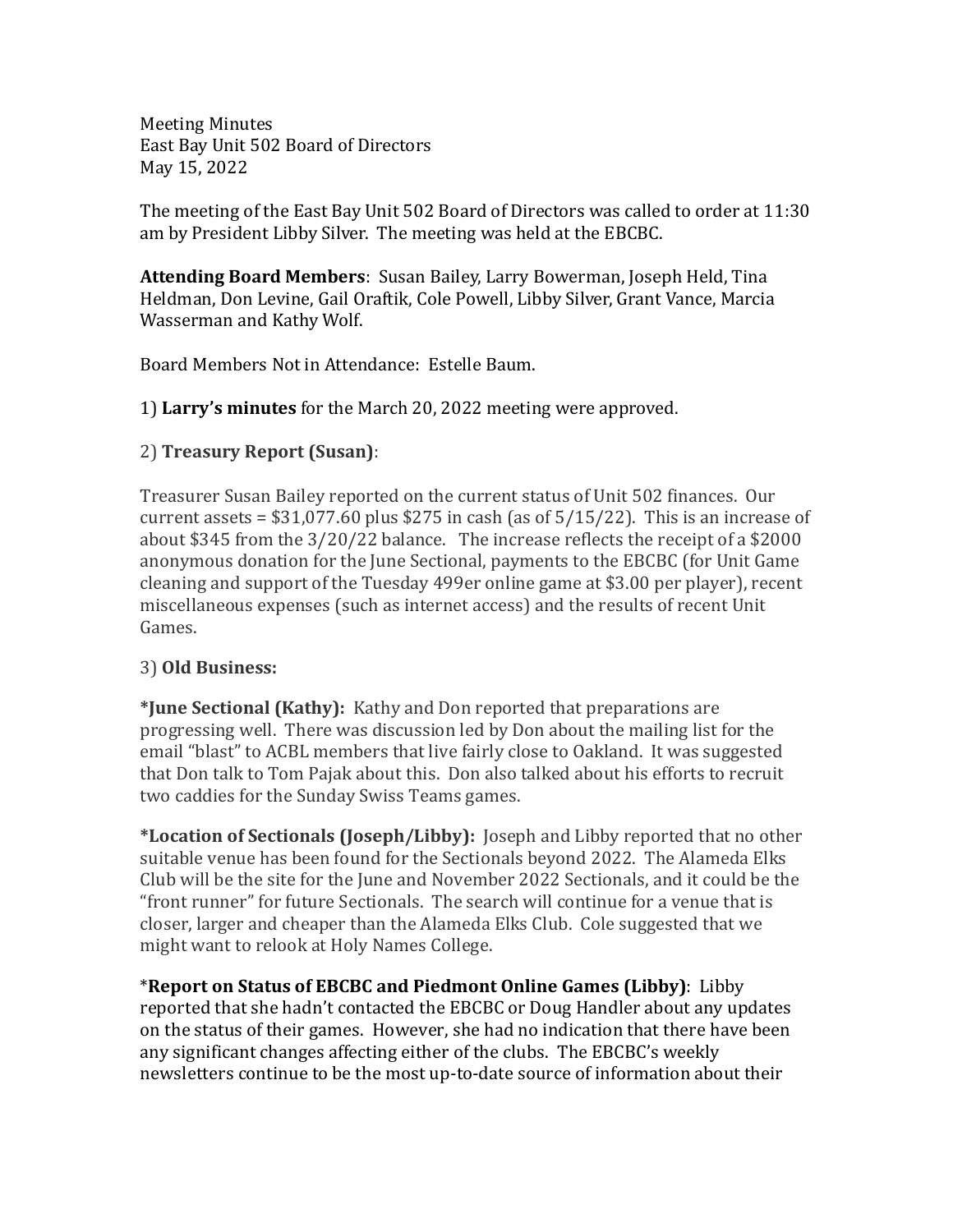games. Doug Handler's online games are: Monday and Thursday beginning at 7:10 pm, and Wednesday beginning at 2:10 pm. Table fees are \$6.00.

**\*Support for the EBCBC (Gail)**: There was some discussion about the issue of whether the Unit should continue to subsidize the EBCBC's Tuesday online 499er game at the rate of \$3.00 per player. Gail reported that this game has been consistently successful, averaging 6.5 to 7 tables each week. Gail's efforts have resulted in a committed group of players for this game. A motion was made and seconded to continue to subsidize this game at the current rate from June 2 to September 30, 2022. The motion was approved unanimously. Gail will continue to promote and monitor this game.

\***District 21 Report (Grant)**: Grant indicated that the D21 GNT Flights A and C finals were taking place at the EBCBC today. He also reported that D21 had met their commitment to the Sacramento Regional host hotel regarding the minimum number of rooms booked. Sigrid Price (D21 President) has a waiting list, so any room cancellations should be made by contacting Sigrid, not the hotel! Sigrid is also in the process of forming a committee to investigate whether we need to continue to run regionals based on the current "host hotel system" to avoid the problem of having to satisfy a minimum number of room reservations at the hotel (a payment by D21 to the hotel would be due if the minimum number of rooms isn't booked). If you are interested, please contact Sigrid directly.

**\*November 19-20, 2022 Sectional (Libby)**: Libby said that we needed a volunteer to run this Sectional and wondered if Kathy would be willing to do that as well as running the June Sectional. Kathy agreed to run the November Sectional.

4) **New Business (Libby):**

**\*Unit 502 Board Vacancies (Libby):** There is currently one vacancy on the board due to the resignation of Monica Deutsch in January 2022. Gail Oraftik and Estelle Baum intend to resign effective January 1, 2023. In response to Libby's question, Susan Bailey indicated that she also intends to resign effective 1/1/23. Further, Libby indicated that she doesn't intend to be President in 2023, and Joseph indicated that he is considering whether or not to remain on the Board in 2023. Libby indicated that resigning Board members should make every effort to recruit their own replacements. In addition, Libby appointed a nominating committee (Marcia and Don) to help recruit candidates and recommend them to the Board not later than the August 7, 2022 Board Meeting. Gail and Grant also indicated that they will help with the recruiting effort.

**\*Unit Game Dates and Who Works Them (Gail):** Gail continues her efforts to get volunteers to work the Unit Games for the rest of the year. At the Board Meeting, Gail distributed a summary of volunteers for all of 2022. All Unit Games are currently covered. Thanks Gail!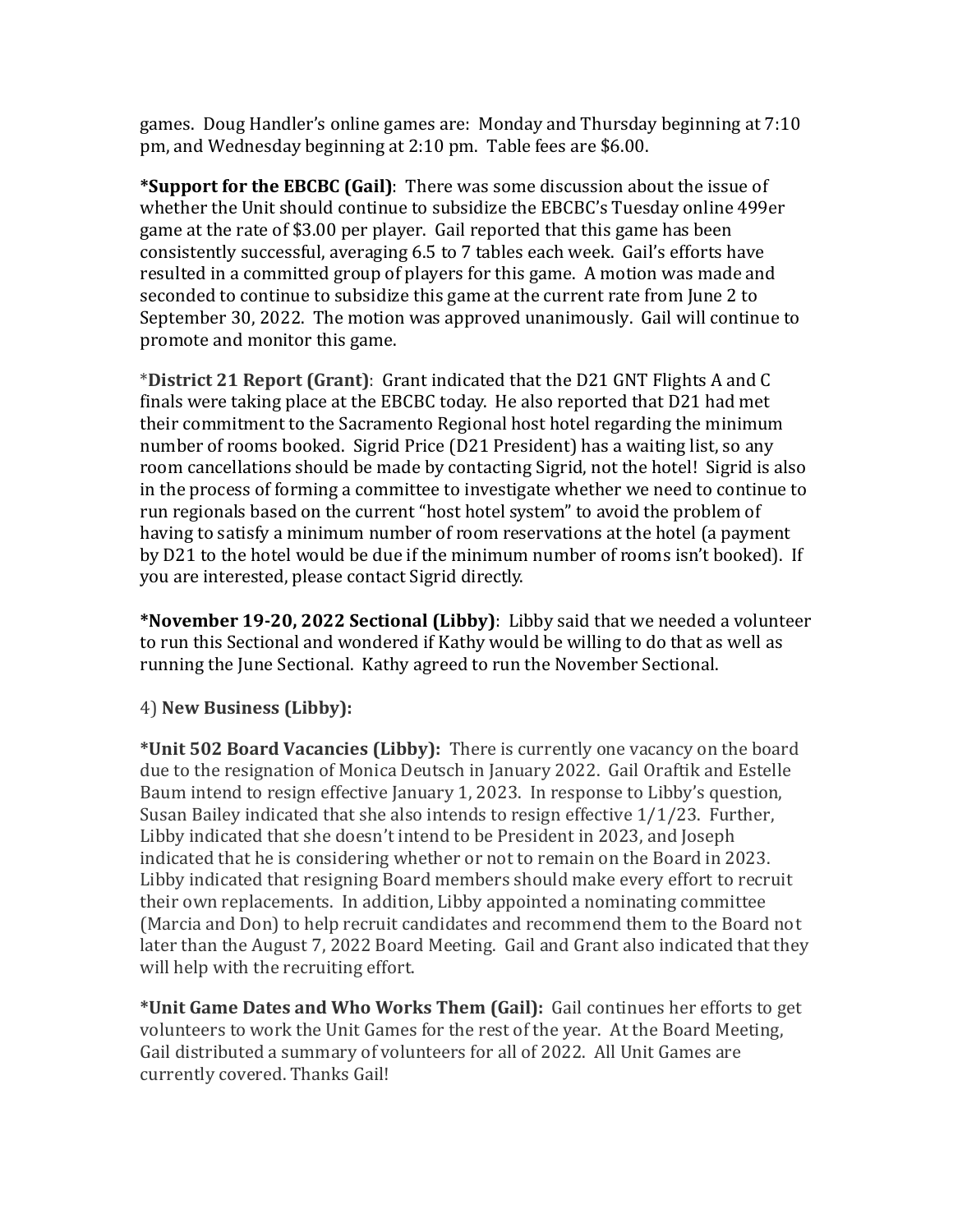**\*Unit Game Issues**: There was a long discussion about whether the June 5 Unit Game (also a NAP qualifier) needed to be rescheduled because it conflicts with the last day of the Sacramento Regional. It was agreed that the June 5 Unit Game would remain as scheduled. Marcia and Gail indicated that NAP Games are scheduled for June 5, July 17, August 21 and October 11 (final). Marcia has already obtained the June 5 NAP game sanction from D21, which also covers the other NAP games.

**\*Tunnel Tournament**: Grant indicated that the Tunnel Tournament will take place at the EBCBC on October 23, 2022. Grant is working with Sam Erhardt (Unit 499) to finalize details.

**\*The Future of Bridge**: There was some discussion about the relative roles of F2F bridge at clubs versus online bridge on BBO. Grant indicated that there are now few incentives for people to play in club games instead of on BBO. Grant and Stu Goodgold (D21) are advocating that the ACBL should increase the incentives to play at clubs. However, since the ACBL is making money from the online games, they seem to be reluctant to take actions that would favor the club games.

**\*Calendar of Unit 502 Events for 2022:**

**Unit 502 Board Meetings in 2022:** January 16, March 20, May 15, August 7, September 18, and November 6.

**Upcoming 2022 Events** (This list is based on our yearly pre-pandemic schedules. All events are subject to cancellation due to COVID-19):

\*Unit Games on first and third Sundays each month in 2022. \*NAP Games on June 5, July 17, August 21 and October 11 (final) [Marcia Wasserman] \*Sectional on June 25 & 26, 2022 (Kathy Wolf, Marcia Wasserman and Don Levine) \*Sectional on November 19 & 20, 2022 (Kathy, Marcia and Don) \*July 3 Independence Day Picnic/BBQ (Marcia Wasserman and possibly two others) \*Charity Game (Estelle and Tina) \*Pizza Swiss Games: Oct 16 (Joseph Held and ??) \*Tunnel Tournament at EBCBC: Sunday, October 23 (Grant Vance) \*Holiday Banquet: December 4 (Marcia Wasserman, Libby Silver and Kathy Wolf)

**\*Other Business (Libby):** None

5) Our **next** Unit 502 Board **meeting** is August 7, 2022. The remaining Board meetings in 2022 will take place on 9/18/22 and 11/6/22.

6) The meeting was **adjourned** at 12:25 pm.